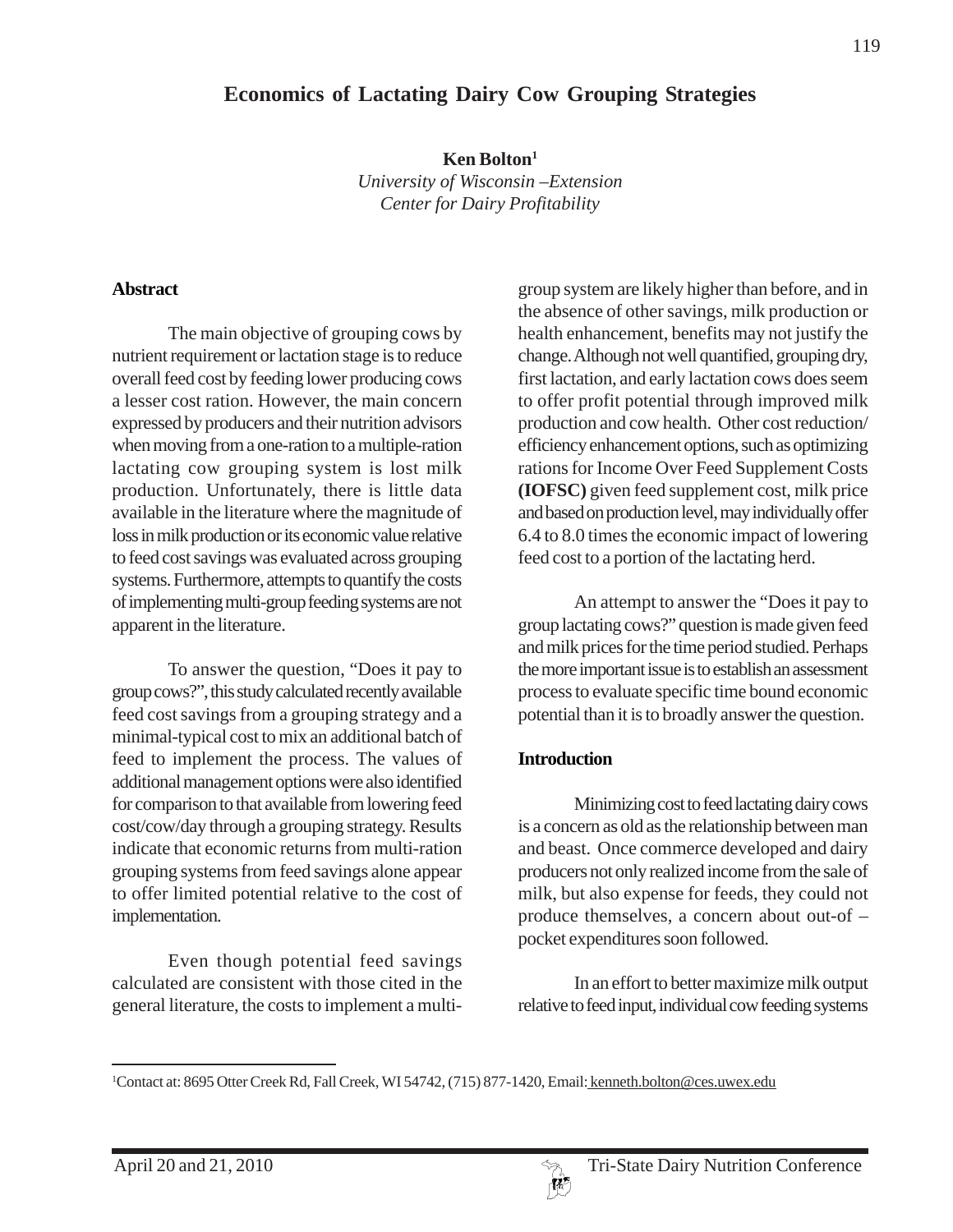were developed. However, as herd size grew, individual cow management gave way to managing groups of dairy cattle. Both systems offer management advantages and disadvantages, many unique to each system. The multi-ration grouping system for lactating cows in not only an attempt to lower overall herd feed costs, but also to facilitate the offering of rations more closely balanced to the needs of a greater percentage of the herd.

While this paper focuses on the economics of various lactating cow grouping strategies, the research base is somewhat limited. Until more recently, there seemed to be little standardization in how economic evaluation was approached. From a herd management point of view, it is very difficult to narrowly evaluate the comparative economics of grouping strategies based only on feed cost minimization. The many cow nutrition, social, herd, and facility, as well as broader business management issues, further complicate the issue. Therefore, a review of the literature on these concepts was conducted to establish a foundation of present knowledge, as well as to develop perspective of other important issues that need to be considered for making informed management decisions relative to cow grouping strategies. The results of this review are presented below.

## **Nutrition and Feeding Management**

# *Lactating cows*

Various methods, benefits, strategies, and cow responses have been studied relative to cow grouping. Grouping strategy based on cow nutrient requirements was addressed by Earleywine (2001) in an extensive review of numerous trials in which the number of groups needed to address nutritional and management needs while maximizing profit (undefined) were evaluated. A novel method of grouping based on cow nutrient requirements was developed by McGilliard et al. (1983), based on identifying a "seed cow" or the individual with the

highest nutrient requirement in the group and each subsequent cow for the group was chosen based on her requirements compared to those of the last chosen cow.

A field study by Tolp et al. (2008) utilized 3 dairy farms in Estonia of 1000, 600, and 200 cows. Cows were grouped according to stage of lactation and milk production. Conclusions from this evaluation, as well as from the general literature, were "to form as many groups as possible on large farms based on nutritional requirements to enable the lowest use of concentrates". It was also observed that, homogeneous herds for milk production require fewer groups. Neither body condition score **(BCS)**, metabolic disorders, fertility parameters, nor profitability were evaluated.

Earleywine (2001) also reported that Akinyele and Spahr (1974) and Clark et al. (1980) evaluated the effect of feeding varying grain to forage concentrations across groups on lactation performance but without economic analysis. Clark et al. (1980), as cited by Earleywine (2001), also observed a fat test increase with a single-ration group. Britt (1977) suggested that the primary benefits of grouping were more effective utilization of management resources and more opportunity to maximize output per cow.

Earleywine (2001) reported on the Bath and Sosnik (1992) work in which they observed the highest feed efficiency from feeding cows individually based on size and milk production. Production potential as a criterion for TMR feeding strategy was evaluated by Spahr et al., (1992) using individual milk yield relative to body weight from calving to 30 weeks into lactation.

On the topic of time needed for the cow to acclimate to a diet change, Earleywine (2001) cited Moseley et al. (1976) who observed that cow adaptation to dietary changes occurred within 15 days when rations were changed between 40:60 and 60:40 forage to grain diets.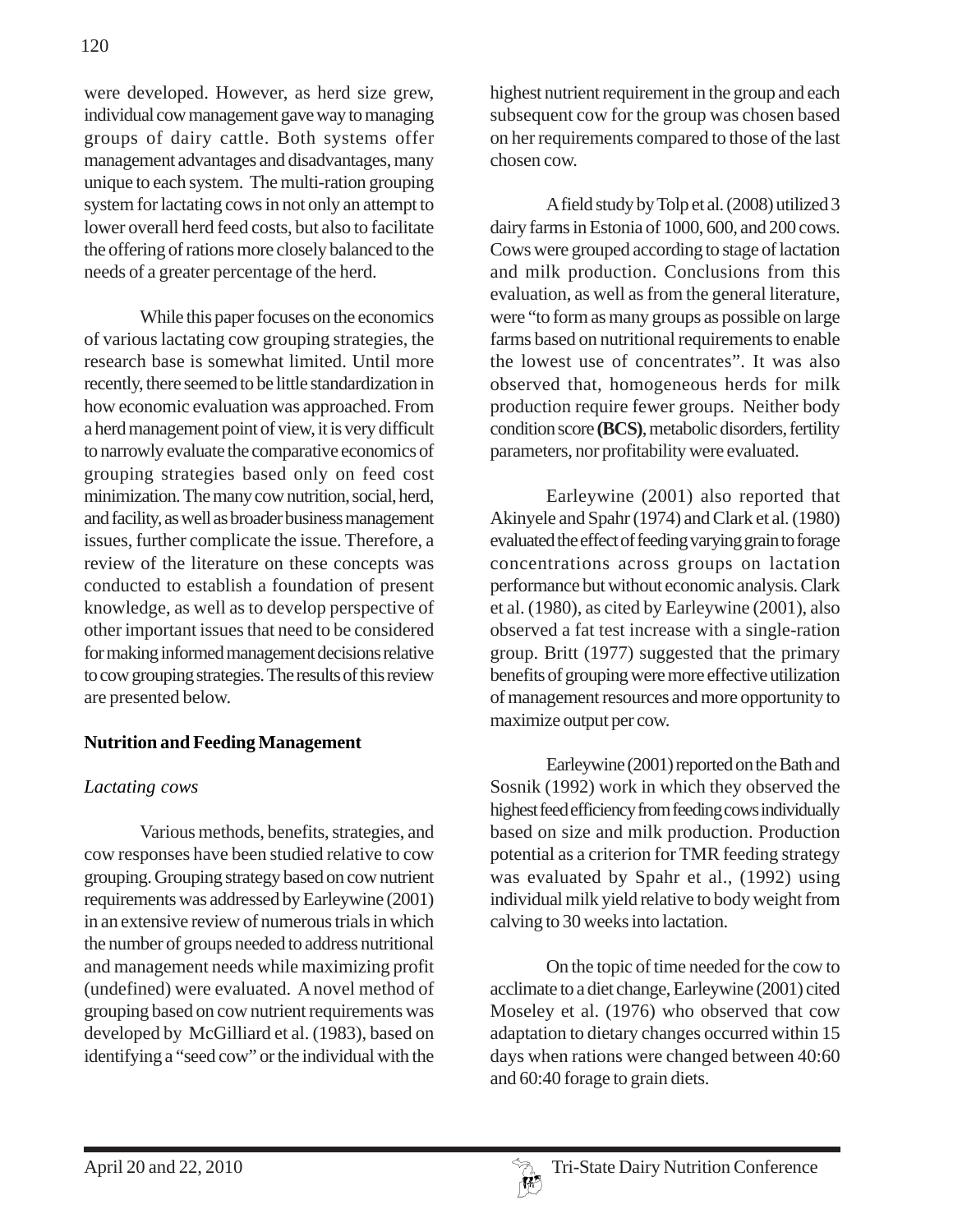### *Social behavior in groups of cattle*

Coppock (1977) referenced earlier work on social interactions between cows in his study of management of group housing systems in commenting that, "Those of us in the discipline of animal science have been slow to appreciate the importance of social and taste behavior in cattle and slow to integrate the available knowledge into our management systems. A complete ration (an early reference to a Total Mixed Ration (TMR)) fed ad libitum will minimize effects of social dominance at the feed manger".

Coppock (1977) reported that a drop in milk production often occurred when cows changed ration groups from high to lower energy diets and identified the 2 main changes that occur when cows are moved from one group to another as dietary and social.

Grant and Albright (2001) evaluated cow grouping effects on feeding behavior and intake of dairy cows concluded, "Grouping should not only minimize social interactions and encourage positive interactions, but a proper grouping strategy will also decrease within-group variation and increase across-group variation.Although the effect of grouping on feeding behavior remains largely unquantitated at this point, the effect is potentially large and requires further research to describe the impact of cow dynamics within a group on feed intake."

Grant and Albright (2001) identified factors that interact in determining optimal group size, including feedbunk space, social interactions between cows, available space per cow, holding pen size and parlor capacity, animal body size and age, body condition, days in milk **(DIM)**, stall size and equity (sufficient number of stalls for the number of cows), and ventilation adequacy. The authors concluded that, "The upper limit of group size is dictated by parlor size and time spent in the holding

pen. Following these considerations, management of feeding and housing facilitates determines group size."

Grant and Albright (2001) suggested the minimum number of groups for a herd would be 2: a milking plus a dry cow group. Nutritionally, 3 feeding or production groups plus 2 dry cow groups are often preferable. A fresh cow group for the first 3 weeks of lactation can serve as a transition from dry to high milk production groups. The authors commented on the scarcity of data on the topic but stated, "The fact is clear that grouping strategy can have a significant impact on feeding behavior and feed intake in dairy cattle". They reported the negative social consequences of moving cattle between groups persist for 3 to 7 days.

When primiparous cows were grouped separately, their eating time increased by 11.4%, meals per day increased by 8.5%, dry matter intake **(DMI)** increased by 11.8%, lying time increased 8.8%, and lying periods increased by 19% per day as reported by Konggaard and Krohn (1978) and cited in Grant and Albright (2000, 2001).

Cook (2008) summarized field observations of cow interactions between duration of exposure to the close-up ration and herd mates within group, movements between pens, feed space per cow, and freestalls per cow. He observed, "Only around 30% of the variation in change in DMI may be explained by diet and animal factors, suggesting that management factors account for 70% of the variation. It takes about 48 hours after a cow move before social stabilization and the development of a stable hierarchy occurs within the group. Effects on individuals, such as first lactation animals and subordinate animals in particular, during a high risk period, such as the transition period, may be greater and last for longer. Although detected changes in milk yield may be small, there may be longer term effects on animal health that have yet to be identified that are of greater significance."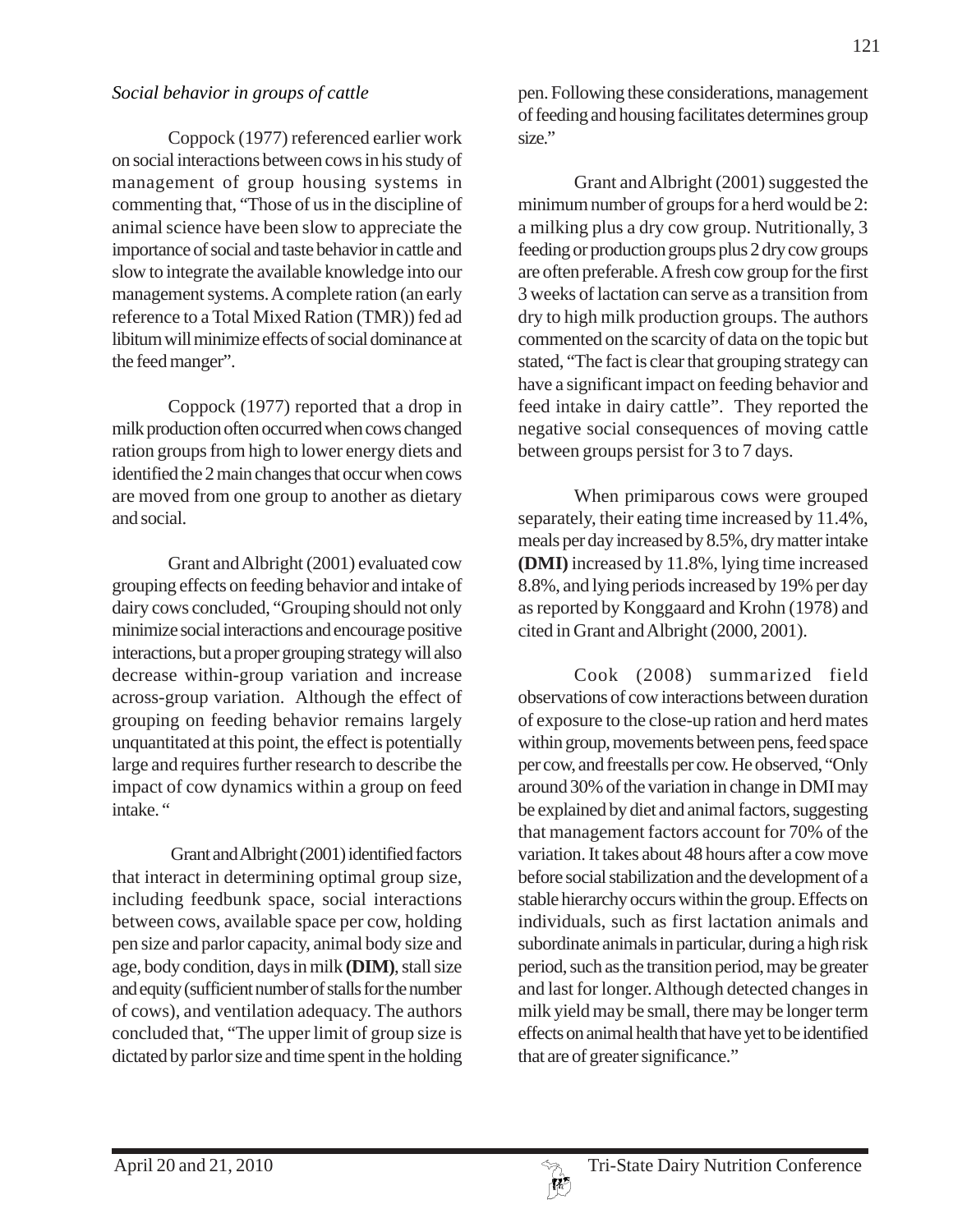### *Economic evaluations*

Rakes et al. (1971) reported greater IOFC for a 100-cow dairy fed conventionally with forages produced on the farm compared to an all purchased TMR, as cited by Coppock (1977). As with dairy producers, researchers also experience a sense of heightened economic awareness when production margins are narrow. Smith (1976) reported at the time feed costs had moved from 50 to 70% of the total cost to produce milk that IOFC was a major determinant of profits in a dairy production enterprise. Smith (1976) commented, "The dairy industry tends to operate in an environment of considerable uncertainty regarding quantitative evaluation of production response-cost relationships. Hence, economic optimum is seldom attained and if attained is primarily by chance".

Smith (1976) concluded that over 4 sets of grain and forage prices with grain valued at \$110 or 170/T, forage valued at \$25 and 70/T, and milk at \$7 and 9/cwt that forage quality may be a bigger factor in IOFC than quantity of grain fed. Even under conditions of high feed costs, early lactation cows responded profitably to added grain to the point where milk fat depression was encountered. At the prices used in the analysis, a 2-ration group system had an advantage of \$60/cow/year, even though the one-ration group system cows produced 264 lb more milk per lactation. Smith (1976) also recognized, but did not quantify, that increased costs associated with the extra ration group in order to realize this savings would be of greater concern to small than large herd operators.

Tauer (1995) suggested that New York farmers tend to put more emphasis on cost minimization than on profit maximization, but in 1998 as cited by Gloy et al. (2002), he reported that farmers do change output in response to changes in both input and output values.

Earleywine (2001) reported on earlier work that the IOFC response to increased milk production was linear. Earleywine (2001) also noted previous research documenting that IOFC differed between cows due to lactation stage and genetic ability, and on the law of diminishing returns related to grain feeding.

Williams and Oltenacu (1992) created and ran a simulation model for 10 years on 100 cows to evaluate the appropriateness of criteria for evaluating cow grouping strategies. Each grouping strategy was simulated for 5 years. Milk was valued at \$12.50/ cwt. Grouping based on nutrient concentrations was most effective for maximizing IOFC, whereas a method based only on test-day milk yield was least effective. Bishop et al. (1988) analyzed records from 655 herds and reported the standard deviation **(SD)** for herd average 4.0% fat corrected milk **(FCM)** decreased as lactation progressed and increased as the number of herd groups increased. Higher levels of management were associated with higher yields and greater variability throughout lactation. Bishop et al. (1989), using partial budgeting, reported increased IOFC and milk production from increasing the number of ration groups from 1 to 2 or 3 of \$46.65 to 88.11/ cow or 1.72 to 5.05%, respectively.

Earleywine (2001), using models to evaluate the profitability of various dietary grain concentrations and grouping strategies, concluded "…even at \$5 /bu corn and a low milk price of \$9.54/cwt that additional corn supplementation can be profitable in early (less than 13 weeks) of lactation. With corn at \$1.70/bu and the same milk price, additional corn is warranted until 19 to 27 weeks into lactation. Under the majority of economic scenarios studied, more than one lactation-stage nutrition group provided \$0.20 to 0.85 cow/day higher IOFC than a single group. Concentrated calving provided no IOFC advantage. With low grain and average to high milk prices, there was \$0.08 to 0.27/cow/day higher

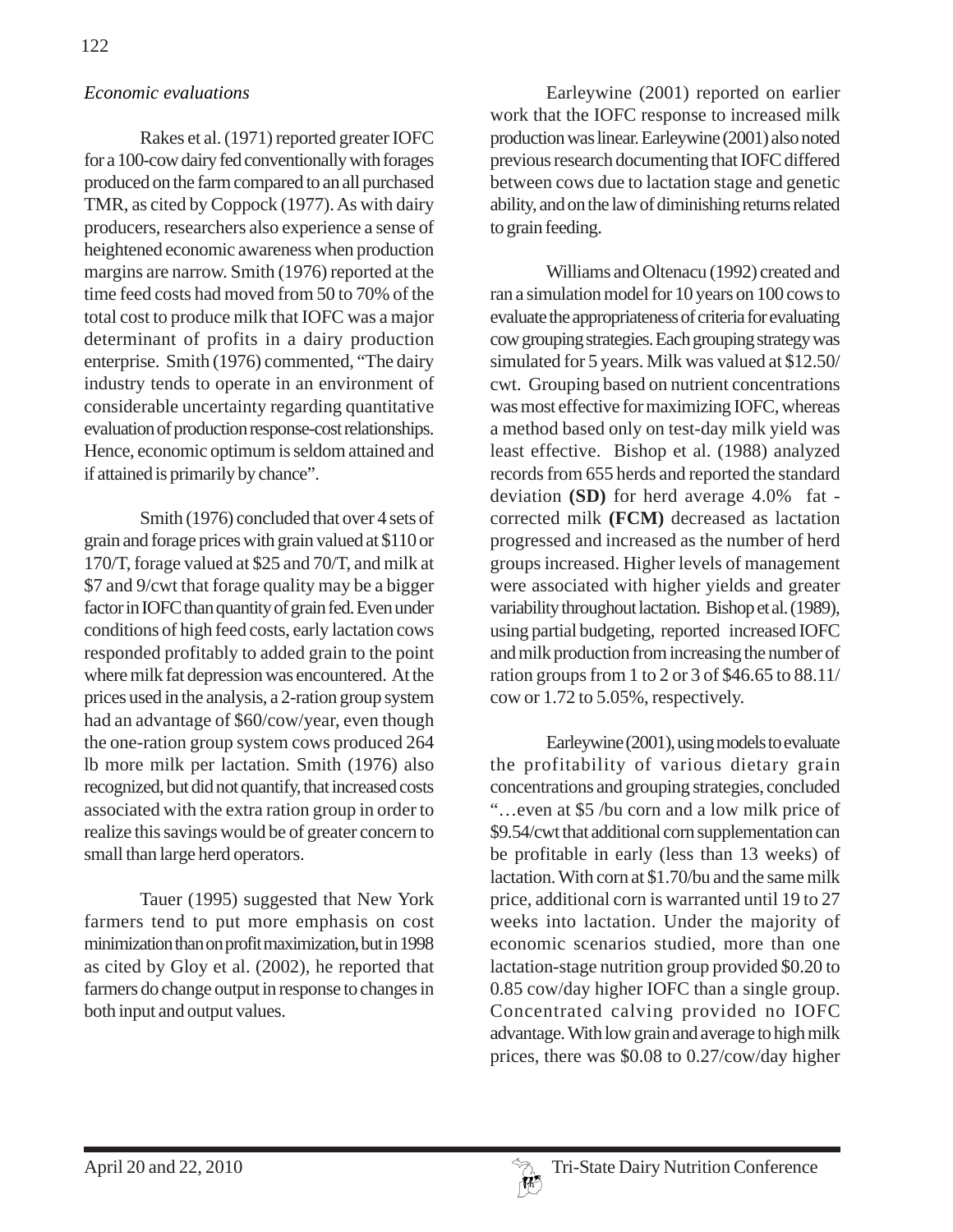IOFC with concentrated calving and one nutrition group. Dietary reformulation weekly or every 2 weeks in concentrated calving herds provided a small (up to \$0.07/cow weekly) advantage over once every 4 weeks." A major part of this study focused on the economic response of grain for forage substitution rates. Prices utilized were from November, 2000 and mean, minimum, and maximum monthly prices from 1980 through November, 2000. Optimal grain concentrations were determined based on IOFC only and did not consider BCS changes.

In a similar light, as that expressed by Smith (1976) on the effect of forage quality on IOFC, others have explored the contribution that forages make to feed cost. Dyk and Shaver (2009) utilized the decision making tool "Impact of feed prices on cost of simulated average and high corn silage diets" (http://www.uwex.edu/ces/dairynutrition/ spreadsheets.cfm) to assess the question, "Should more corn silage be fed during times of high purchased and home grown feed costs?" Costs and prices used in the analysis were from July, 2008. Home-grown feed costs were set at \$30/T for 35% dry matter **(DM)** corn silage, \$48/T for 40% DM haylage, and \$3.20/bu for corn. Purchased feed prices used in the analysis included: corn - \$5.50/ bu, corn silage - \$45/T (35% DM basis), and haylage - \$68/T (40% DM basis). The selected milk price was \$19/cwt. Three scenarios were evaluated: 1) forages and corn produced on-farm, 2) forages produced on-farm and corn purchased, and 3) both purchased. The high corn silage ration contained 27 lb of forage DM and the 50:50 corn silage: haylage ration contained 15 lb each of corn silage and haylage DM.

Conclusions reached included: as the amount of feed purchased increased, IOFC declined; the high corn silage diet was the most expensive; IOFC per cwt of milk favored the 50:50 diet, but IOFC per cow favored the high corn silage diet; and with lower cost supplements, the high corn

silage diet was less costly than the 50:50 corn silage: haylage diets.

Dyk (2010) reported results of an 11-herd field study and suggested that comparing IOFC among herds may not be very helpful to the individual dairy farmer due to differences in how various producers account for purchased feed. Some may or may not include heifer feed, forage purchases and dry cow feed or grain in the total. Study herds averaged 84 to 91 lb milk/cow/day with 3.6% milkfat. Most were larger farms with significant buying power.

Purchased feed costs for milking cows only varied from \$1.73 to 4.39/cow/day. Every farm had different ingredients purchased. The author standardized all forage and grain costs using October 2008 prices, which narrowed the feed cost range to \$4.13 to 6.15/cow/day. When analyzed based on the value of purchased feed only, IOFSC difference among herds narrowed to just over \$1.30/cwt of milk produced. Dyk (2010) postulated that different levels of risk management affected milk price which contributed to the variance in IOFSC/cwt. Also identified as contributing factors to the IOFSC variance were differences in feed efficiency, feed contracts, additives, forage quality, ration balancing and margins on feeds. Both of the above findings by Dyk (2010) and Dyk et al. (2009) point out feed cost savings opportunities that may be used without or in addition to the grouping of lactating cows.

Also addressing feed cost reduction opportunities in Dairy Herd Management, Industry News, Schroeder (2009) suggested DM loss associated with silage fermentation and feeding should be less than 10%, yet on some farms, losses can be as great as 25% or more. Minimizing loss reduces cost. In a similar vein, Weiss (2010) as quoted in Dairy Herd Management Profit-Tips, observed that if average feed cost/dry cow/day was reasonable but the average days dry was 90,

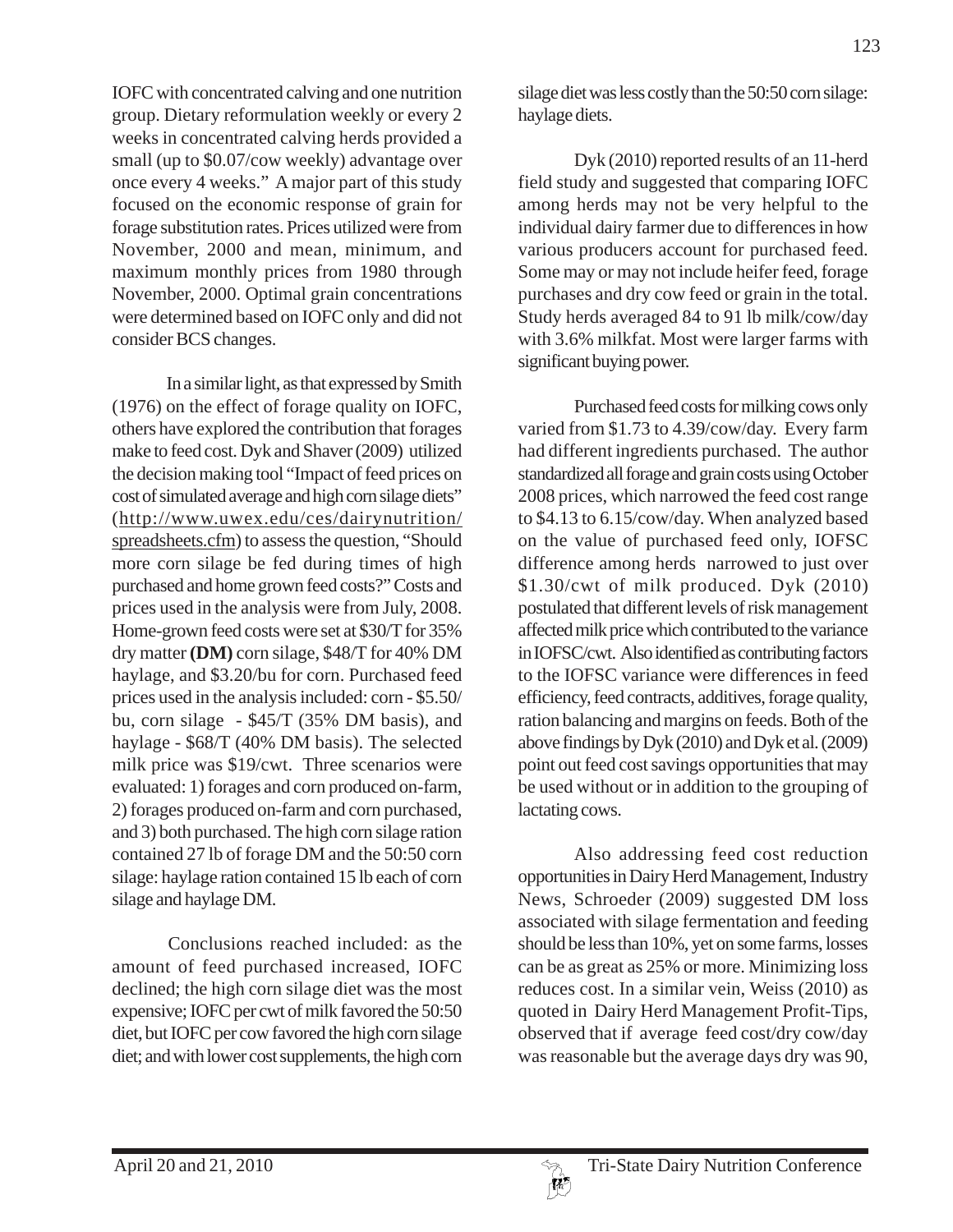then too much was spent on feeding dry cows. The same thing is true of calving heifers at 26 to 28 months rather than 22 to 24 months. Both observations underscore that dairy farm cost control opportunities associated with feeding exit beyond feed efficiency and IOFC factors.

# **Discussion**

From the above review of the literature, perhaps the best answer to the question "Does it pay to group cows?" is, "It depends". The number of variables involved make this a multifaceted issue which could lead to the conclusion that it may be more productive to address a method of collectively evaluating specific variables on individual farms rather than attempting a single global answer. The "all things being equal" qualifier isn't very helpful when the number of variables require linier programming to evaluate.

Other areas of opportunity are to quantify the expense to realize feed savings and of milk loss/ gain when grouping cows compared to potential feed savings. A second level of this comparison could then be to compare the net IOFC to the breakeven point of implementing the grouping strategy. Recognizing and minimizing negative social effects of cow grouping at any point in her lactating and dry periods seem to generate income gain and expense control advantages. Another not yet quantified factor is the maximum number of cows/ group without the cows experiencing significant negative social consequences.

The economics of grouping first lactation heifers separate from mature cows seem to offer economic potential along with limiting days open for lactating cows and the number of days dry. Managing the late lactation cow through her dry period, the pre- and post-fresh transition periods, and early lactation with emphasis on BCS and DMI may offer dividends as great as or larger than feed savings during lactation from not over-feeding low

producing cows. If the percentage of over conditioned cows at dry off is sufficiently high to justify the extra cost of implementing additional groups, then doing so may lead to added return. When this is the case, addressing other areas of management like the length of the voluntary waiting period to breed and days open seem to be indicated as well.

Similar considerations/comparisons can be made with forage quality and reducing harvest, storage and feeding losses. I would be remiss not to address the syndrome of reduced feed allocation to lactating cows when cash flow is strapped. A general knowledge that even expensive feed is typically cheap compared to milk price and new facilities or equipment, serves the successful producer and consultant well. Labor, as long as it is available, can often be considered in a similar vein. Early workers researching cow grouping were perhaps not as interested in economic comparisons as long as a savings might be realized, because profit margins were not as narrow as at present and price volatility risk was minimal. An understanding is also needed that cash flow is not "profit" and that IOFC, although associated with profit, simply sets the stage for improving financial performance while not guaranteeing it.

As mentioned by Smith (1976), moving from financial outcomes by chance or assumption to informed decision making holds great promise. Fully informed decisions followed by complete economic evaluation of the change to assess impact on both the enterprise as well as the entire business are required to accurately answer the "does it pay" question posed above. Towards that end, two decision making aids were utilized, the "Wisconsin Feed Cost Evaluator" (Cabrera and Shaver, 2009) and "Optimizing Income over Feed Supplement Cost" (Cabrera et al., 2009) to evaluate the potential economic consequences of reduced feed expense relative to milk income in the dairy enterprise during the recent economic downturn. Having up-to-date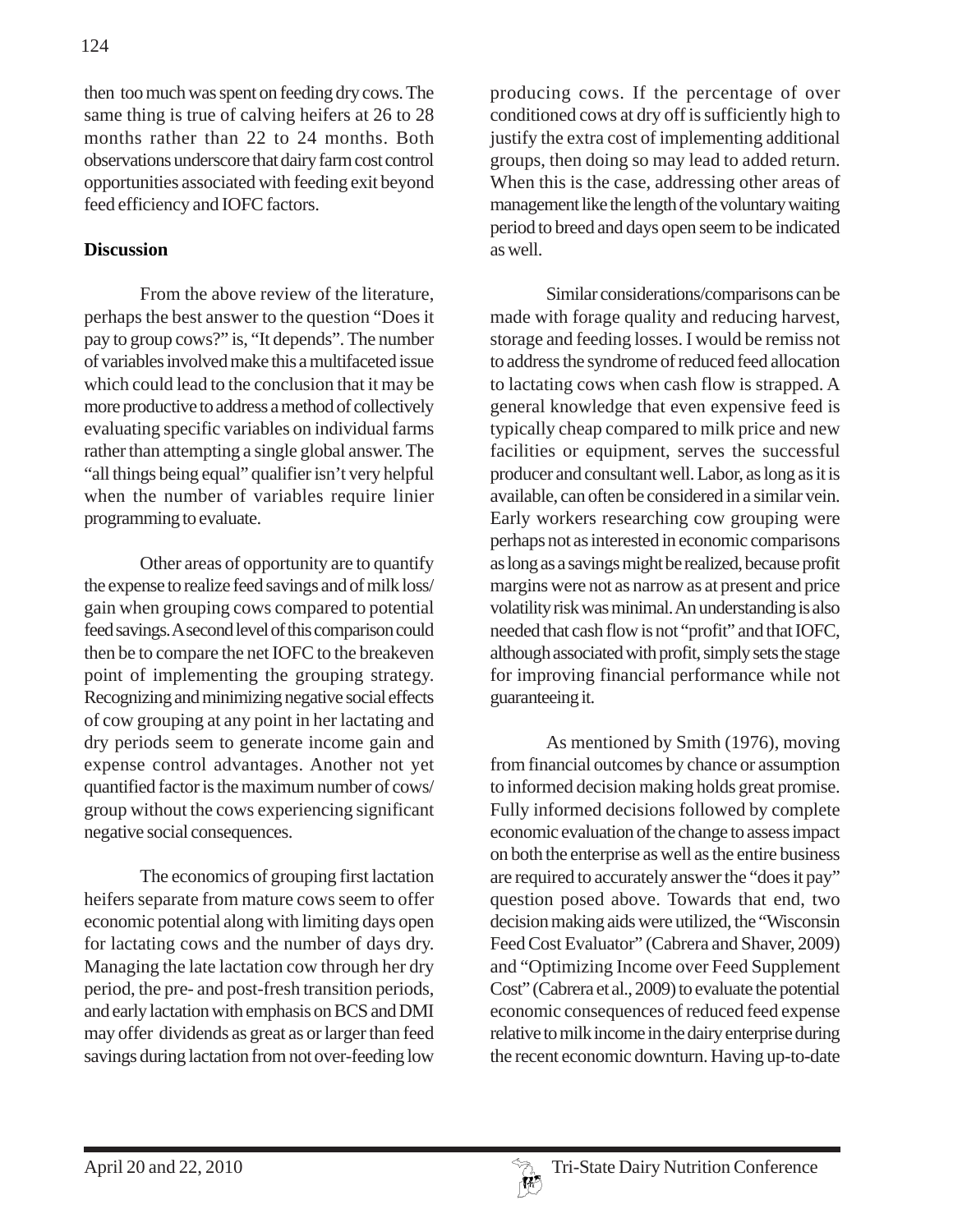feed cost savings data allows the manager to compare potential savings with the cost to make the change needed to capture them.

# *IOFC appraisal*

Three sets of feed and milk prices from February, 2009 (high feed; \$12.47/cwt milk prices), December, 2009 (slightly lower feed \$16.44/cwt) and February, 2010 (slightly higher feed; \$15/cwt ) were used to evaluate total feed cost/cow/day and IOFC under 2 grouping systems: 1) a 500 cow onegroup system with average production of 89 lb milk/ cow/day or, 2) a 2 group-system with the same average production but with a high group representing 2/3 the total herd size (375 cows) producing 95 lb milk/cow/day and a low group representing 1/3 of the herd (125 cows) producing 70 lb milk/cow/day. Milk prices and itemized feed prices for each time period evaluated appear in Table 1.

No loss in milk production was assumed in changing from a one-group to a two-group system, and the same forages were fed in the same proportions to both groups. Energy and protein feeds were balanced for each production level to appraise available feed cost reduction and net IOFC from feeding late lactation cows a ration of relatively lower nutrient density. The analysis was completed with the "Wisconsin Dairy Feed Cost Evaluator" (Cabrera and Shaver, 2009). The IOFC results for each grouping system appear in Tables 2 through 4.

According to the analysis, even under the relatively high feed and low milk prices evaluated, potential best-case available savings as indicated from the difference in IOFC range from a high of \$0.24/cow/day in December, 2009 to a low of \$0.18/cow/day in February, 2010 from implementing a low production group. These values are consistent to slightly lower than cited in the general literature. In addition to different feed cost

– milk price relationships, it is doubtful that today's cows are similar in their production persistency, maintenance requirements or challenges to maintain and regain BCS during lactation as compared to those evaluated one or more decades ago, so it follows that these values and production responses will vary.

The results place the breakeven amount of milk relative to feed cost savings from using a 2 group feeding strategy at 6.8 lb milk/cow/day in February-2009, 5.8 lb milk in December-2009 and 4.8 lb milk in February 2010. Any milk loss from implementing the strategy over these amounts would negate any financial advantage to do so, assuming it can be implemented at no increase in cost. Any accumulated milk loss per day during the 3 to 7 day transition period should be considered as well as the steady state production level following acclimation.

 Another approach to evaluating the impact of these potential savings is to determine what the breakeven implementation expense would be, assuming no loss in milk production. The above feed cost savings over 500 cows could provide an extra \$90 to 120/herd/day. Utilizing the "Analysis of TMR Cost " spreadsheet by Holmes and Jones (2010) to calculate the costs, including variable, labor and ownership costs, to mix one extra batch of feed in order to realize potential feed savings given typical to conservative assumptions of Holterman (2010) yields a cost of \$76.88 to 82.23/hr. Therefore the maximum amount of time to mix and dispense the extra batch could be 1.2 to 1.5 hours to breakeven on implementing the strategy. Given the \$0.85/cow/ day maximum savings calculated by Earleywine (2001) and the 500 cow group size, a \$425/day savings may be realized allowing a \$305/day savings over the cost to mix one extra batch of TMR, assuming one additional hour of mixing time is required.

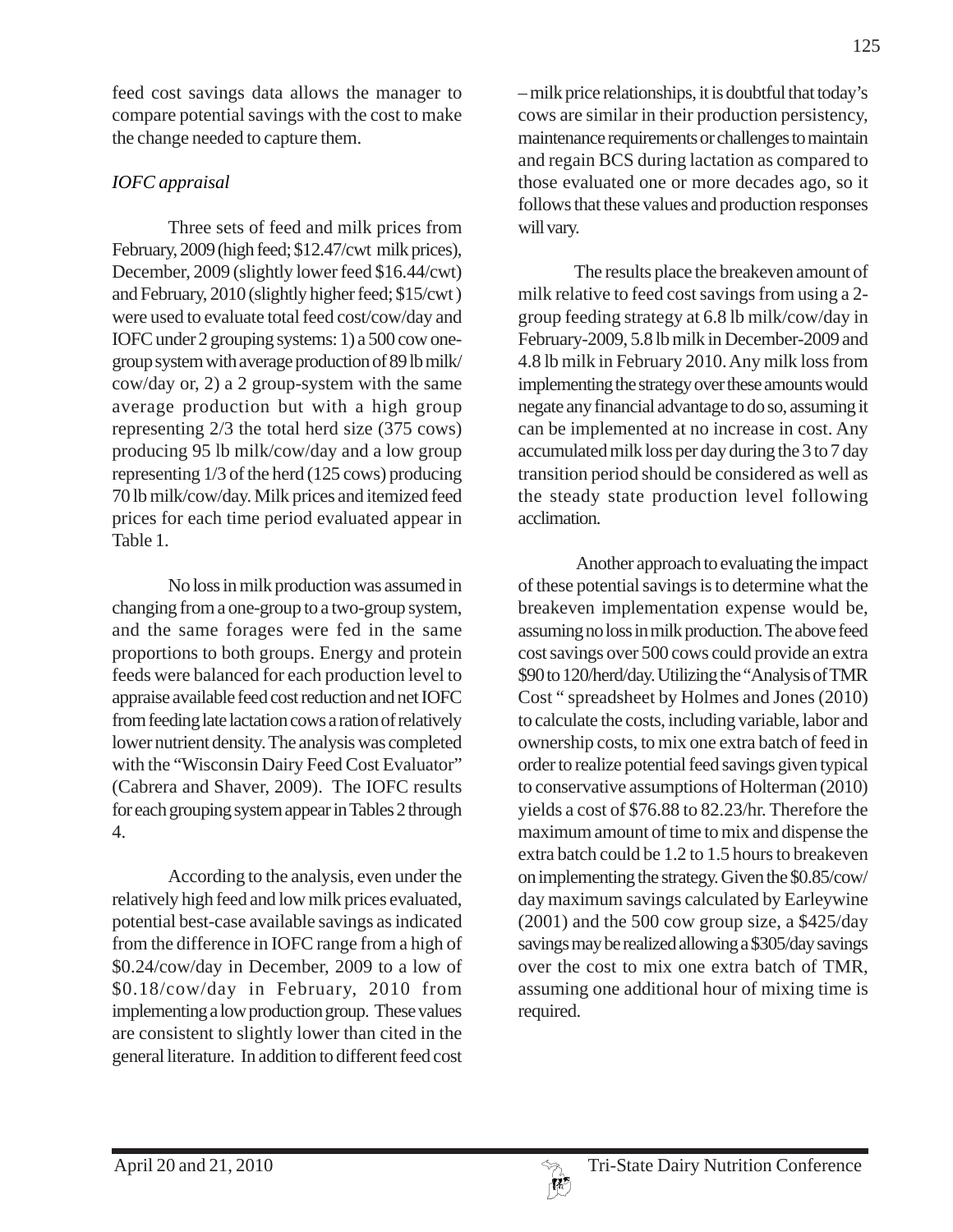## *Income Over Feed Supplement Costs (IOFSC) appraisal*

Rotz et al. (1999) found that profitability of dairy farms could be improved by decreasing crude protein **(CP)** intake and adjusting for rumen undegradable protein **(RUP)** and rumen degradable protein **(RDP)** through a better selection of feed ingredients, which vary according to market prices of feedstuffs as cited by Cabrera et al. (2009). Cabrera et al. (2009) also observed it is usual on many dairy farms for forages produced either onfarm or that are locally available to be considered a fixed proportion in the diet, at least in the short-run. Consequently, the optimization problem can be simplified by discounting the DM and CP provided by fixed amounts of forages from the total needs. The problem to solve then becomes one of optimizing IOFSC given feed supplement costs, milk price and the cow's milk production response to dietary CP.

An IOFSC analysis was completed using feed prices in Table 1. Base energy and protein feed ingredients considered were dry cracked corn, soybean oil meal **(SBOM)** and distillers dried grain. Each ration was optimized for RUP at 7.00%, RDP at 11.98% and CP at 19.0% by substituting either corn for protein supplements or SBOM for energy supplements. Results for each of 3 time periods are recorded in Tables 5 through 7.

Data from Table 5 shows a \$1.34 difference with a ration balanced for 95 lb/milk/cow/day between IOFSC of the "Current" ration as compared to that potentially available from an "Optimal" ration (\$9.35 - 8.01 = 1.34). This available IOFSC increase compares to a \$0.21 potential feed cost savings/cow/day from implementing a 2-group feeding strategy during the same time period. Similar comparisons can be made from the analysis results for the time periods evaluated in Tables 6 and 7 of \$1.92/cow/day vs. \$0.24/cow/day and \$1.26/cow/day as compared

to \$0.18/cow/day. The data suggest that optimizing energy and protein nutrition by substituting appropriate energy and protein supplements based on market conditions may offer economic gains of 6.4 to 8.0 times those of implementing a 2-group feeding strategy. Each of the above analyses were completed at 98% of expected DMI.

Interesting aspects of the IOFSC analysis is that in 2 of 9 comparisons, the return from optimizing rations for the 70 lb milk\cow group exceeded that for the 95 lb cows. This is likely due to the lower producing cow's inability to pay for energy supplements when priced high relative to protein. A similar explanation is plausible when comparing 70 lb milk/cow/day IOFSC when DMI is 90 vs. 98% of expectation. These considerations may help maximize IOFSC during periods of summer heat stress when intakes are depressed. It also underscores the impact of DMI and optimum nutrient concentration on IOFSC. Each of the evaluated IOFSC scenarios optimization of the grain and supplement fed reduced the amount of grain and increased the amount of protein supplement in the ration, indicating that the protein supplements were priced favorable relative to corn during these periods of time.

# *IOFSC sensitivity analysis*

The IOFSC evaluator also performs 2 levels of sensitivity analysis: 1) expected IOFSC and milk production when substituting energy for protein or vice versa, and 2) the change in IOFSC at upper and lower limits of selected prices, including milk price. Each of the above analyses were run at upper and lower price limits of +/- 20%.

Similar to the finding of Williams and Oltenau (1982), under the assumed conditions, IOFSC began to decline at a lower ration protein concentration than did milk production, which is generally expected to continue to increase with higher protein levels. Given February-2009 prices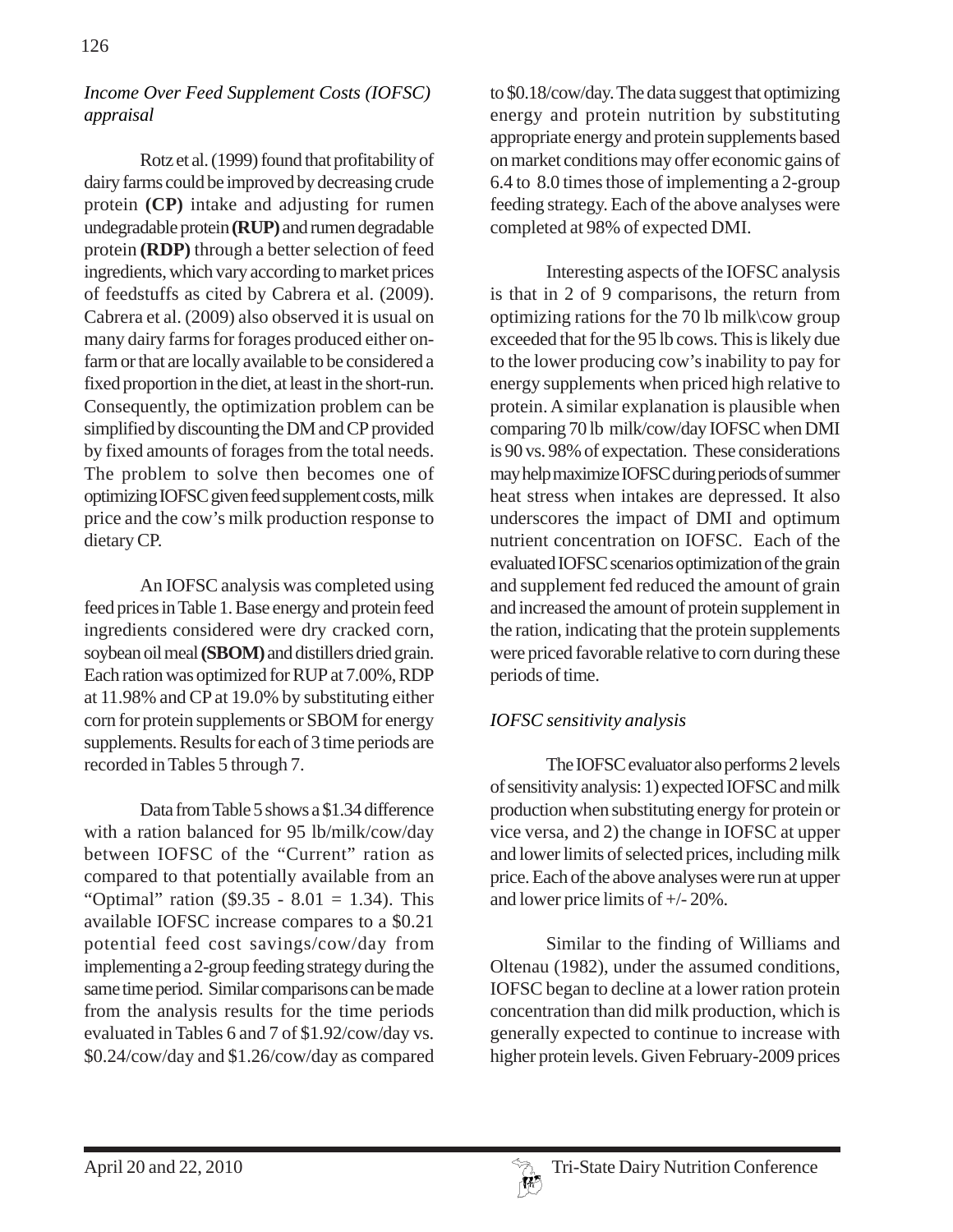and a ration optimized for energy price, cows producing 95 lb/milk/day were expected to continue to increase milk production at ration protein concentrations exceeding 18.7%, but IOFSC began to decline at 18.2% CP. The IOFSC indicated a diminishing return on investment at the higher energy cost range (\$4.15/bu x  $1.2 = $4.95$ /bu) at 18.2% CP, but at the lower energy cost range (\$4.15/bu x  $0.8 = $3.32$ /bu), returns continued to increase until ration protein reached 18.4%.

For lower producing cows averaging 70 lb/ milk/cow/day and with February-2009 prices, milk production was predicted to peak at well above the 18.8% CP ration level however, maximum return to IOFSC occurred at 17.6% CP. When analyzed for higher and lower energy costs, IOFSC peaked at the higher corn price at 17.6% CP but continued to show returns at the lower corn price at the 18.2% CP. When the price of protein was floated higher and lower, maximum IOFSC occurred at around 18% ration CP with the milk production response continuing beyond 18.8% CP. At the 20% higher SBOM price, IOFSC peaked close to 17.5% CP, while at the lower SBOM price, IOFSC declined when CP levels exceeded 18.2% CP. A similar response to 20% higher or lower milk prices was documented as to the higher/lower protein prices, although at the higher milk price, IOFSC didn't decline until ration CP exceeded 18.5%.

Different assumptions would produce varying results. Thus, perhaps indicating that because of changing economic and management conditions, it is of highest importance to analyze various ration and cow grouping opportunities in real time than it is to assume a general conclusion applies to most situations.

Dairy producers and those who advise them are quick to consider lowering feed cost per cow when cash flow margins are narrow to nonexistent. Feed cost is easy to identify, particularly for purchased feed, and represents the highest

percentage of variable costs. Financial advisors strongly recommend managers target these relatively high expenditures to evaluate them for potential lowering. The key is in the word "evaluate"; to compare potential savings to expected costs as well as any reduction or increase in revenue.

Options that may positively impact the return on lowering feed cost/cow/day from a grouping strategy include the following:

- 1. When possible, eliminate the need to mix an extra batch of feed. If conditions allow, consider mixing the forage portion of the TMR for 2 different rations together at one time. Then blend in the energy, protein and mineral supplements for the low-nutrient concentration ration and dispense that portion of the mix. Return to the energy, protein and mineral source if required, adding enough of each to bring the concentration up to the high - producing group's needs. Evaluate whether the reduced cost justifies the expense.
- 2. Mix full TMR batches.
- 3. Use depreciated equipment to lower the cost of feed preparation, but adjust repair costs upward accordingly.
- 4. Lot, parlor and mixer sizes are appropriately matched to justify additional grouping.
- 5. Grain or protein supplement cost becomes prohibitive relative to milk value. This has not been recorded for early lactation cows.
- 6. The variation between lactating cow production groups is greater than the 25 lb of milk difference studied.

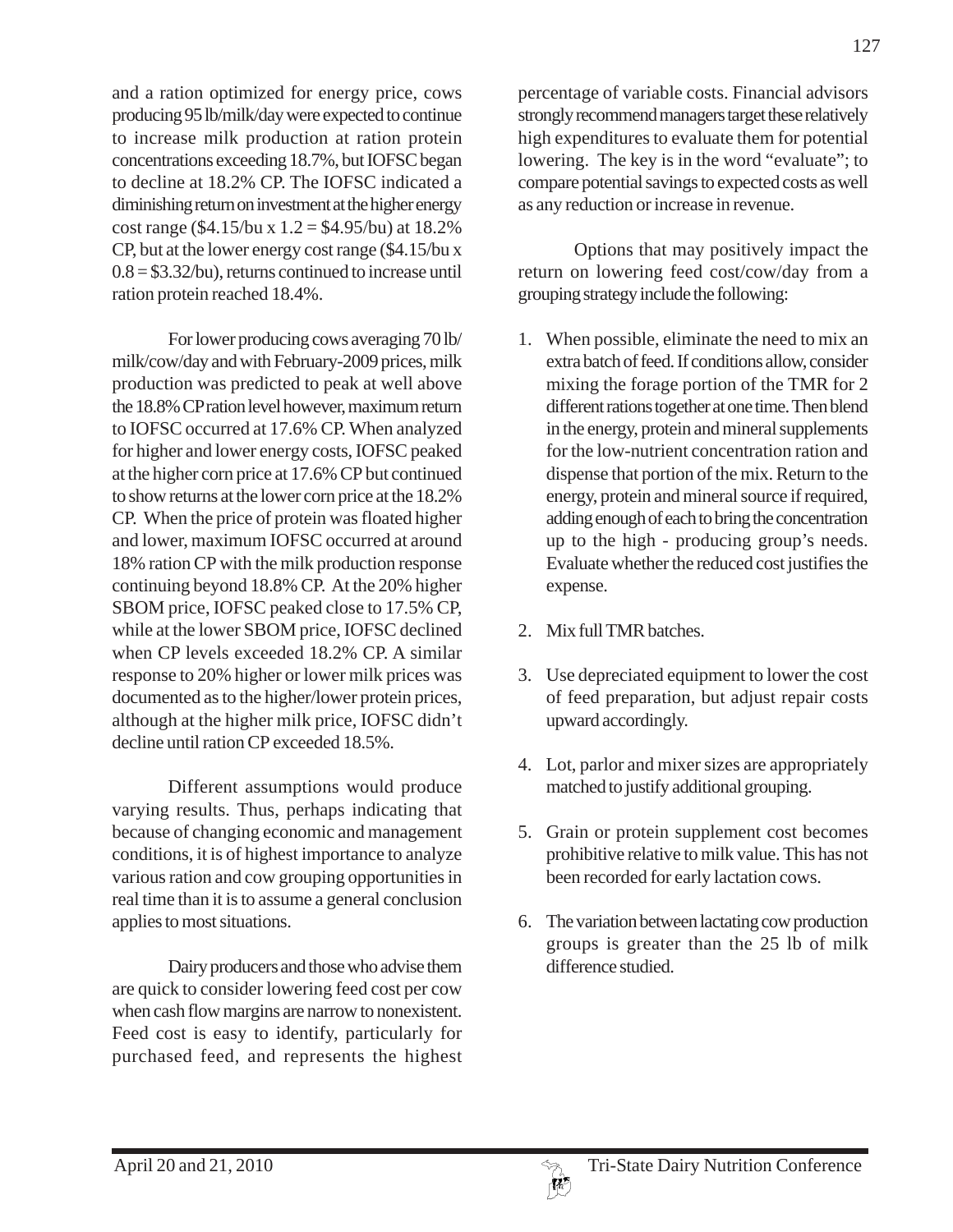Recommended grouping strategies may include:

- 1. Place an emphasis on appropriate grouping of dry, pre-fresh, post-fresh and first calf animals and on available cow comfort and optimal nutrition opportunities.
- 2. Strive for peak reproduction performance. This typically starts with lowering the number of days to first service.
- 3. Group first lactation animals separately from mature cows, but feed the high group ration to first lactation cows.
- 4. Emphasize BCS, cow comfort and positive socialization management before feed cost minimization.
- 5. Evaluate all of above based on IOFC relative to the base condition.
- 6. Realize that maximizing returns to the dairy is an enterprise analysis. Also evaluate the impact of these cost and revenue changes on the whole farm business.

## **Conclusions**

The question of whether feed cost/cow or feed cost/cwt of milk produced is the appropriate measure remains and deserves additional investigation. As demonstrated by Dyk (2010), each approach produces different information. It may be that IOFC/cow is an acceptable measure when comparing with-in farm management alternatives but may offer challenges when used between herds due to differences in how feed is classified as "purchased", as well as differences in milk revenue received. While similar disparities may exist for IOFC/cwt, it does offer an additional measure of production and efficiency standardization. The bottom line is still the overall ability to generate net revenue for the whole-farm business and to do so

efficiently and in sufficient quantity to provide a competitive return to labor, management, and equity capital. Therefore, perhaps evaluating feed cost as a percentage of gross revenue is an appropriate alternative as a relative cost to revenue versus an absolute dollar comparison.

Evaluate the available returns of other management changes; they may be of larger economic potential than those offered through grouping. Exceptions may be in larger herds where the investment in facilities has already been made, are utilized at full capacity and fixed costs may be averaged over a larger number of cows. Herds with more than a 25 lb milk/cow/day average production difference between groups as evaluated in this study, with a significantly large number of cows producing at the lower production level and/or over conditioned cows, may find additional returns from a mutiple-group lactating cow strategy.

While a specific answer to the question "Does it pay to group cows?" may be attempted, it is only relevant to the time period referenced and is not static. Therefore, a more comprehensive approach may be to commit to evaluating lactating cow rations for opportunities to exact savings throughout the feed harvest/purchase, storage and feeding processes, as well as those available from optimizing ration nutrients, timely breeding and housing first lactation cows separate from mature cows. Using a process to periodically calculate IOFC or IOFSC, along with other potential savings from grouping low producing cows separately from high producers can then be compared to the cost to realize projected benefits to make informed, real time decisions.

## **References**

Akinyele, I.O., and S.L. Spahr. 1974. Stage of lactation as a criterion for switching cows from one complete feed to another during early lactation. J. Dairy Sci. 57:630. (Abstr.)

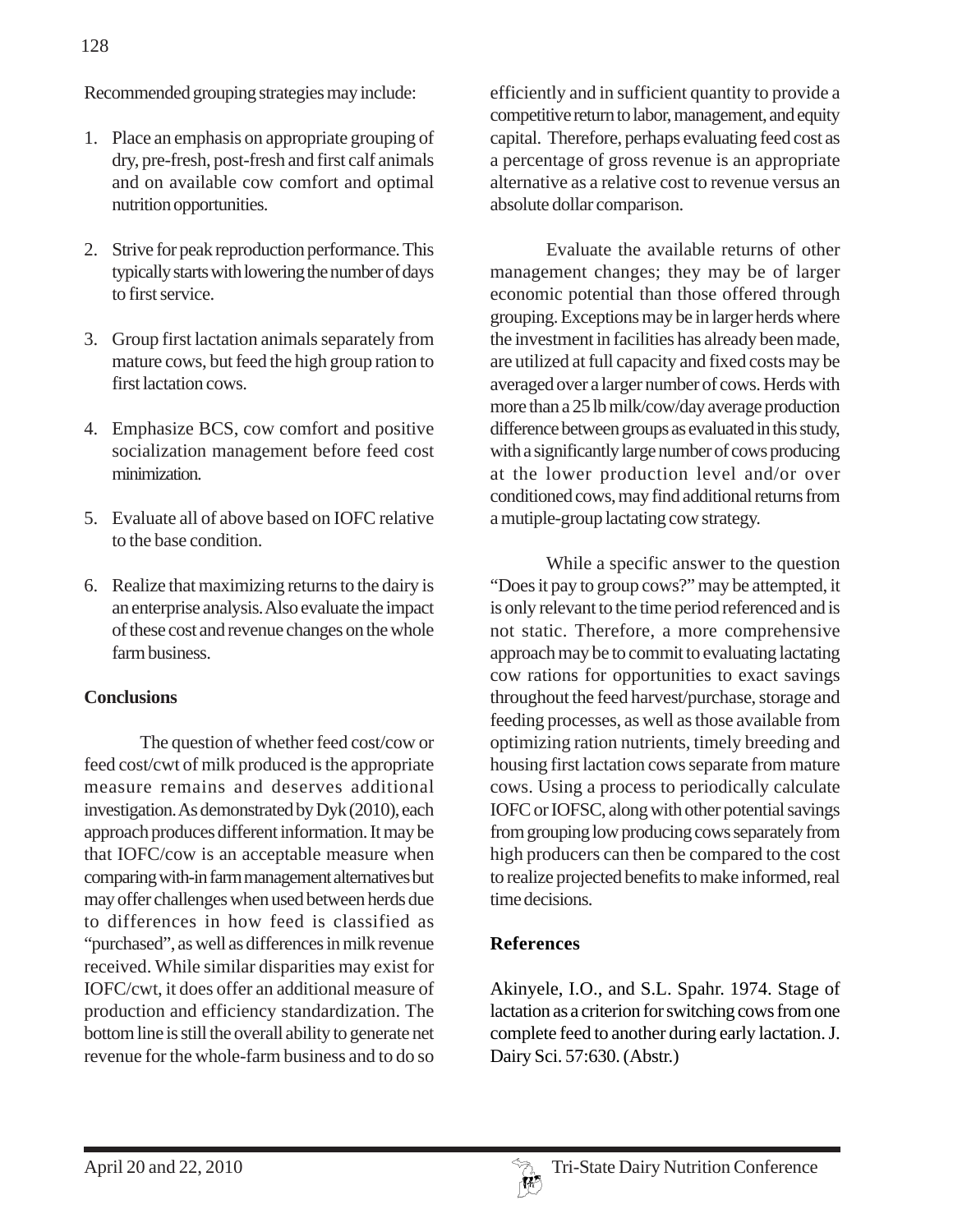Bath, D.L., and U. Sosnik. 1992. Formulation, delivery and inventory control of cost-effective rations. Pgs. 709-719 in Large Dairy Herd Management. H. H. Van Horn and C. J. Wilcox ed. Mgmt. Services ADSA. Campaign, IL.

Bishop, J.P., T.R. Smith, and A.P. Myers. 1988. Lactation differences in variability and yield for Northeast DHI herds using various concentrate allocation and grouping systems. J. Dairy Sci. 71 (1): 212. (Abstr.)

Bishop, J.P., T.R. Smith, and W.A. Knoblauch. 1989. Economic comparison of grouping strategies simulated for free-stall housed Holsteins fed a totalmixed ration. J. Dairy Sci. 72(Suppl. 1):458. (Abstr.)

Britt, J.M. 1977. Strategies of managing reproduction and controlling health problems in groups of dairy cows. J. Dairy Sci. 60: 1345-1353. Cabrera, V. E., R. D. Shaver, M. A. Wattiaux. 2008. Optimizing Income over Feed Supplement Costs. http://dairymgt.uwex.edu/tools.php.

Cabrera, V.E., and R.D. Shaver. 2009. Wisconsin Feed Cost Evaluator. University of Wisconsin, Madison. http://dairymgt.uwex.edu/tools.php#1.

Clark, P.A., R.E. Rickets, R.L. Belyea, and G.F. Krause. 1980. Feeding and managing dairy cows in three versus one production group. J. Dairy Sci. 63:1299-1308.

Cook, N.B. 2008. Makin' me dizzy – pen moves and facility designs to maximize transition cow health and productivity. Proc. Vermont Large Farm Dairy Conference. Colchester, VT. February 26, 2008.

Coppock, C.E. 1977. Feeding Methods and Grouping Systems. J. Dairy Sci. 60:1327-1336.

Dairy Herd Management, Profit-Tips. January 2010. Weiss, Bill. Evaluate replacement and dry cow feed costs.

Dyk, P., and R.D. Shaver. 2009. Impact of feed prices on cost of simulated average and high corn silage rations. UW-Extension, Fond du Lac County Dairy and Livestock. http://www.uwex.edu/ces/cty/ fonddulac/ag/dairy.html.

Dyk, P. 2010. Feed costs on Fond du Lac farms ( $&$  others). Dairy Frontiers 5(1): 2-3.

Earleywine, T.J. 2001. Profitable dietary grain concentrations and grouping strategies in dairy herds. Ph.D. dissertation, University of Wisconsin – Madison.

Gloy, B.A., J. Hyde, and E.L. LaDue. 2002. Dairy farm management and long-term farm financial performance. Agricultural and Resource Economics Review 31(2):233-247.

Grant, R.J., and J.L. Albright 2000. Feeding behavior. Farm Animal Metabolism and Nutrition Pgs. 365-382. J.P.F. D-Mello, ed. CABI publishing, Wallingford, Oxon, UK.

Grant, R.J., and J.L. Albright. 2001. Effect of animal grouping on feeding behavior and intake of dairy cattle. J. Dairy Sci. 84: E156-E163.

Holmes, B.J, and B. Jones. 2010. Analysis of TMR cost. Excel spreadsheet. University of Wisconsin-Madison, Department of Biological Systems Engineering and the Department of Agricultural Economics.

http://cdp.wisc.edu/Whats%20New.htm.

Holterman, L.W. 2010. Itemized dairy TMR feeding systems costs. Rosy-Lane Holsteins, Watertown, WI. Personal communication.

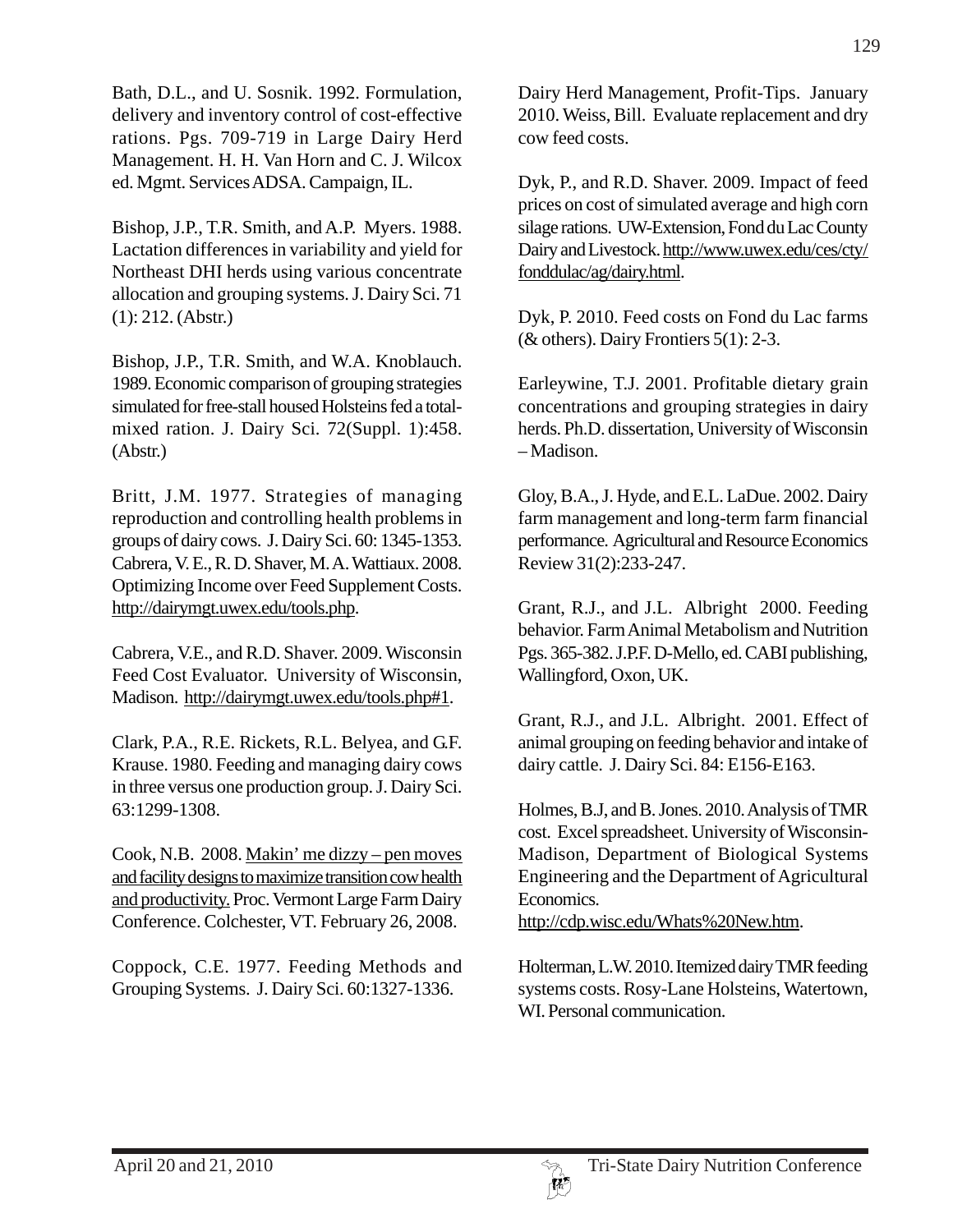Konggaard, S.P., and C.C. Krohn. 1978. Performance of first-calf heifers in two different grouping systems. Rep. Nat. inst. Anim. Sci. Copenhagen, Denmark.

McGilliard, M.L., J.M. Swisher, and R.E. James. 1983. Grouping lactating cows by nutritional requirements. J. Dairy Sci. 66:1084-1093.

Moseley, J.E., C.E. Coppock, and G.B. Lake. 1976. Abrupt changes in the forage-concentrate ratios of complete feeds fed ad libitum to dairy cows. J. Dairy Sci. 59:1471-1483.

Rakes, A.H., D.G. Davenport, G.S. Parsons, and J.W. Huff. 1971. Complete feeds for dairy cattle. N. Carolina Misc. Pub., No. 65.

Rotz, C.A., L.D. Satter, D.R. Mertens, R.E. Muck. 1999. Feeding strategy, nitrogen cycling, and profitability of dairy farms. J. Dairy Sci. 82:2841- 2855.

Schroeder, J. W. Dairy Herd Management, Industry News. 2009. Defeat Feed Shrink. http://dairyherd.com/news\_editorial.asp?ts=n12& pgid=675\_id=9414.

Spahr, S.L., R.D. Shanks, G.D. McCoy, E. Maltz, and O. Kroll. 1992. Production potential as a criterion for total mixed ration feeding strategy. J Dairy Sci. 75 (1): 166. (Abstr.)

Smith, N.E. 1976. Maximizing income over feed costs: Evaluation of production response relationships. J. Dairy Sci. 59(6):1193-1199.

Tauer, L.W. 1995. Do New York dairy farmers maximize profits or minimize costs? American J. 77:421.

Tauer, L.Z. Stefanides. 1998. Success in Maximizing Profits and Reasons for profit Deviation on Dairy farms. Applied Economics 30: 151-156.

Tolp, S., E. Rihma, O. Kart, and H. Kalamees. 2008. Feeding and grouping strategies of dairy cows on farms with loose housing systems. Agraarteadus 19(2):51-60.

Williams, C.B., and P.A. Oltenacu. 1992. Evaluation of criteria used to group lactating cows using a dairy production model. J. Dairy Sci. 75:155-165.

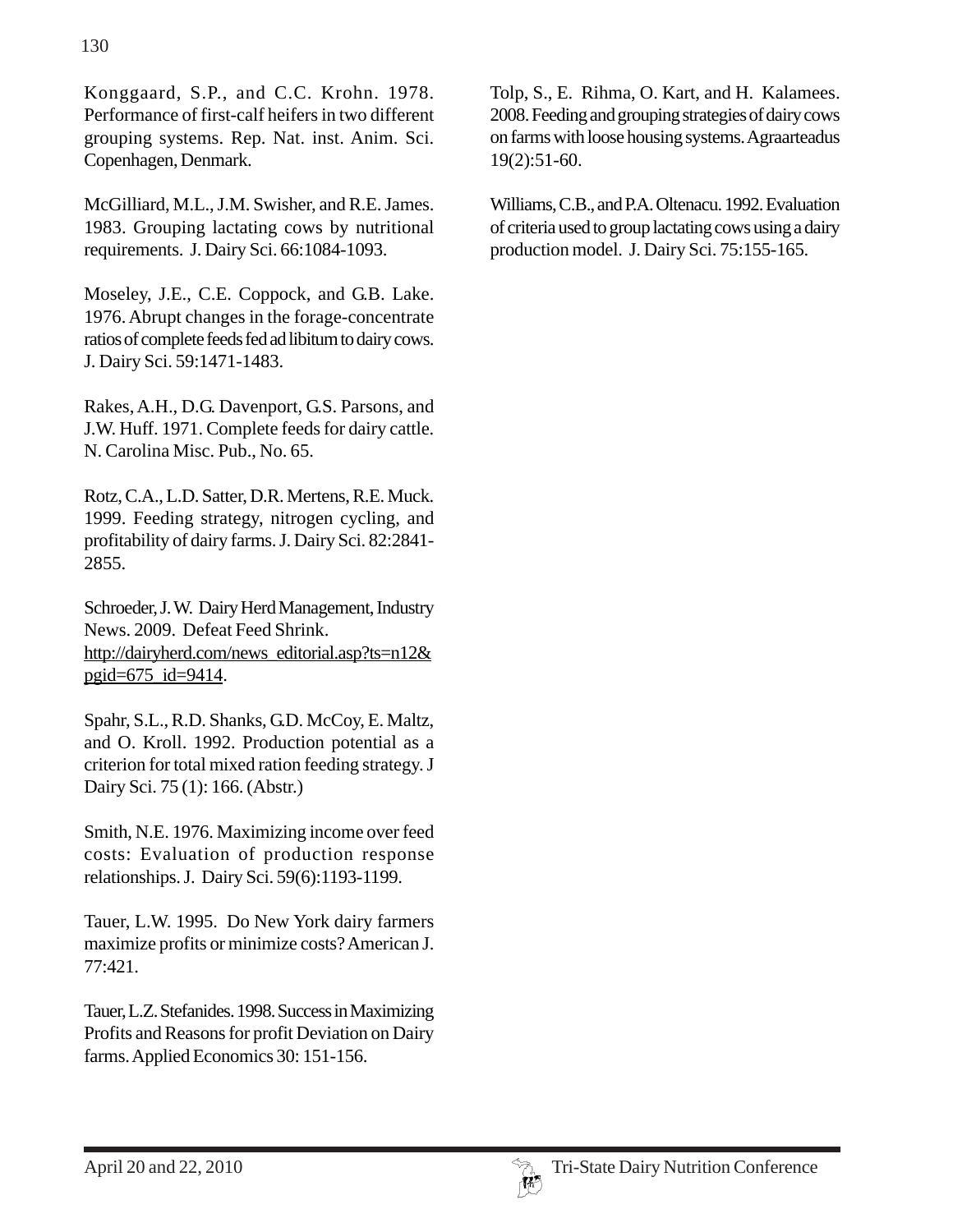| Time Period | Milk, \$/cwt | Corn, $\frac{\pi}{9}$ | $\sqrt{\text{T}}$ | Soybean Meal, Alfalfa Hay, Corn Silage,<br>$\sqrt{\text{T}}$ | S/T | <b>Distillers</b><br>Grains, \$/T |
|-------------|--------------|-----------------------|-------------------|--------------------------------------------------------------|-----|-----------------------------------|
| Feb. 2009   | 12.47        | 4.15                  | 341               | 149                                                          | 40  | 123                               |
| Dec. 2009   | 16.44        | 4.57                  | 393               | 107                                                          | 31  | 123                               |
| Feb. 2010   | 15.00        | 3.33                  | 287               | 107                                                          | 33  | 123                               |

**Table 1.** Prices used for income over feed costs calculations – all values on as-fed basis.

**Table 2.** Income over feed costs (IOFC) results (February, 2009; milk = \$12.47/cwt); all feed on dry matter (DM) basis.

| Ration                 | lb/day | Corn, Protein Supp., Total Feed, IOFC, Milk,<br>lb/day |      |        |    | # Total Revenue, #<br>\$/cow/day \$/cow/day lb/day Groups \$/cow/day | Cows |
|------------------------|--------|--------------------------------------------------------|------|--------|----|----------------------------------------------------------------------|------|
| High feed $\$\$        | 11.2   | 10.06                                                  | 4.25 | 6.85   | 89 | 11.10                                                                | 500  |
| High feed $\$$ -2 11.2 |        | 10.06                                                  | 4.25 |        | 95 |                                                                      | 375  |
| Low feed $\$           | 9.0    | 6.0                                                    | 3.40 | 7.06   | 70 | 11.10                                                                | 125  |
| <b>Difference</b>      |        |                                                        |      | \$0.21 |    |                                                                      |      |

**Table 3.** Income over feed costs (IOFC) results (December, 2009; milk = \$16.44/cwt); all feed on dry matter (DM) basis.

| Ration                 | lb/day | Corn, Protein Supp., Total Feed, IOFC, Milk,<br>lb/day |      |       |    | # | Total Revenue, #<br>\$/cow/day \$/cow/day lb/day Groups \$/cow/day | Cows |
|------------------------|--------|--------------------------------------------------------|------|-------|----|---|--------------------------------------------------------------------|------|
| High feed $\$          | 11.2   | 10.06                                                  | 4.03 | 10.60 | 89 |   | 14.63                                                              | 500  |
| High feed $\$$ -2 11.2 |        | 10.06                                                  | 4.03 |       | 95 |   |                                                                    | 375  |
| Low feed $\$$          | 9.0    | 6.0                                                    | 3.07 | 10.84 | 70 |   | 14.63                                                              | 125  |
| <b>Difference</b>      |        |                                                        |      | 0.24  |    |   |                                                                    |      |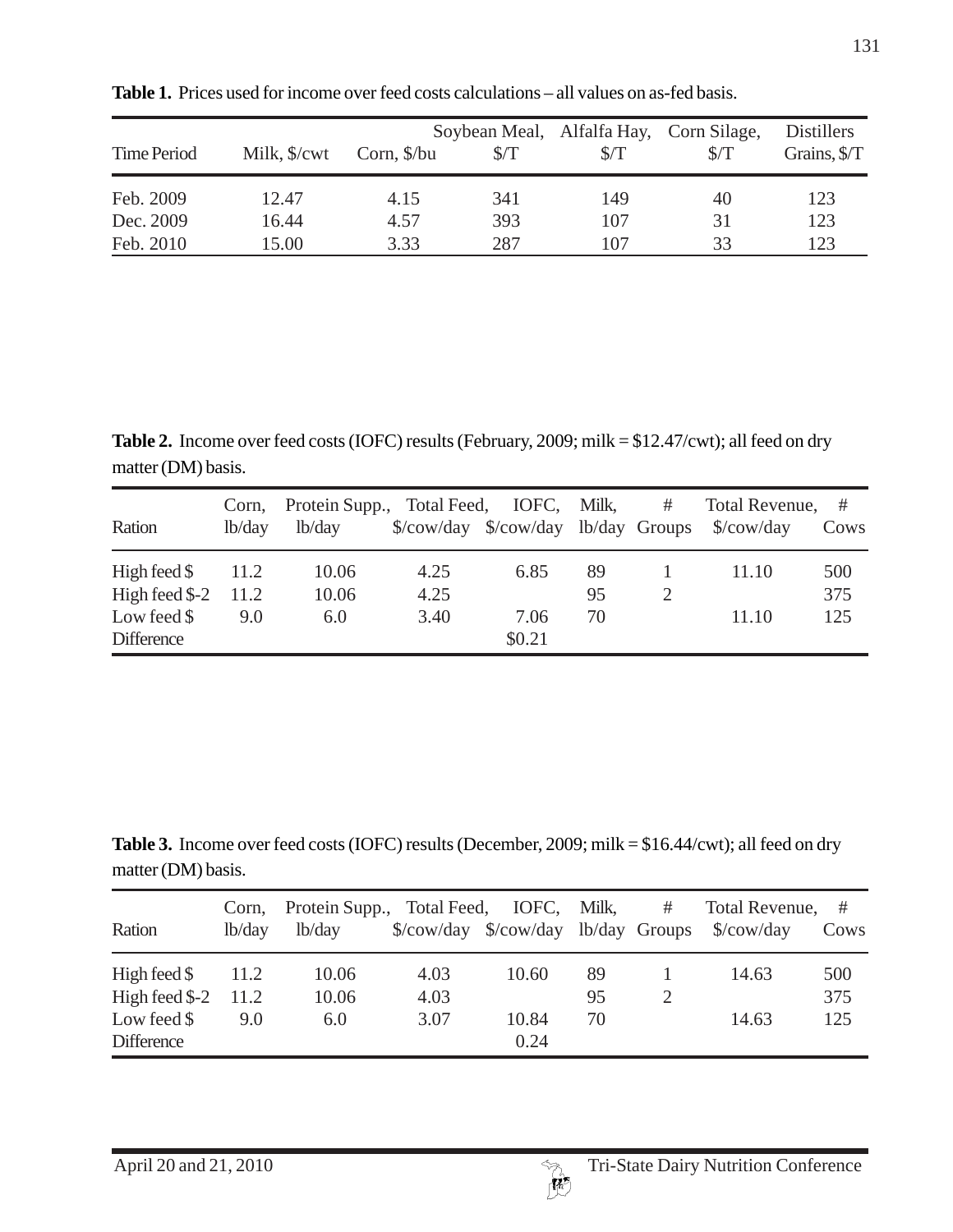| Ration                 | Corn,<br>lb/day | Protein Supp., Total Feed, IOFC, Milk,<br>lb/day |      |       |    | # | Total Revenue, #<br>\$/cow/day \$/cow/day lb/day Groups \$/cow/day | Cows |
|------------------------|-----------------|--------------------------------------------------|------|-------|----|---|--------------------------------------------------------------------|------|
| High feed $\$          | 11.2            | 10.06                                            | 3.45 | 9.90  | 89 |   | 13.35                                                              | 500  |
| High feed $\$$ -2 11.2 |                 | 10.06                                            | 3.45 |       | 95 |   |                                                                    | 375  |
| Low feed $\$           | 9.0             | 6.0                                              | 2.73 | 10.08 | 70 |   | 13.35                                                              | 125  |
| <b>Difference</b>      |                 |                                                  |      | 0.18  |    |   |                                                                    |      |

**Table 4.** Income over feed costs (IOFC) results (February, 2010; milk = \$15.00/cwt); all feed on dry matter (DM) basis.

**Table 5.** Income over feed supplement costs (IOFSC) results (February, 2009; milk = \$12.47/cwt); all feed on dry matter (DM) basis.

| Ration,<br>lb Milk | lb/day | Protein<br>Corn, Supplement,<br>lb/day | Current<br>Milk,<br>lb/day | Optimal<br>Milk,<br>lb/day | IOFSC,<br>$\frac{\text{d}}{\text{d}}$ | Current Optimal<br>IOFSC,<br>$\frac{\text{d}}{\text{d}}$ | Optimized<br>for:<br>$(+/- 20\%)$ | $\%$<br>Expected<br><b>DMI</b> |
|--------------------|--------|----------------------------------------|----------------------------|----------------------------|---------------------------------------|----------------------------------------------------------|-----------------------------------|--------------------------------|
| 95                 | 8.88   | 21.5                                   | 86.3                       | 94.0                       | 8.01                                  | 9.35                                                     | Energy                            | 98                             |
| 70                 | 8.47   | 17.3                                   | 78.8                       | 83.5                       | 7.07                                  | 8.43                                                     | Energy,<br>Protein,<br>Milk price | 98                             |
| 70                 | 8.12   | 15.6                                   | 72.9                       | 78.7                       | 6.34                                  | 8.00                                                     | Energy,<br>Protein,<br>Milk price | 90                             |